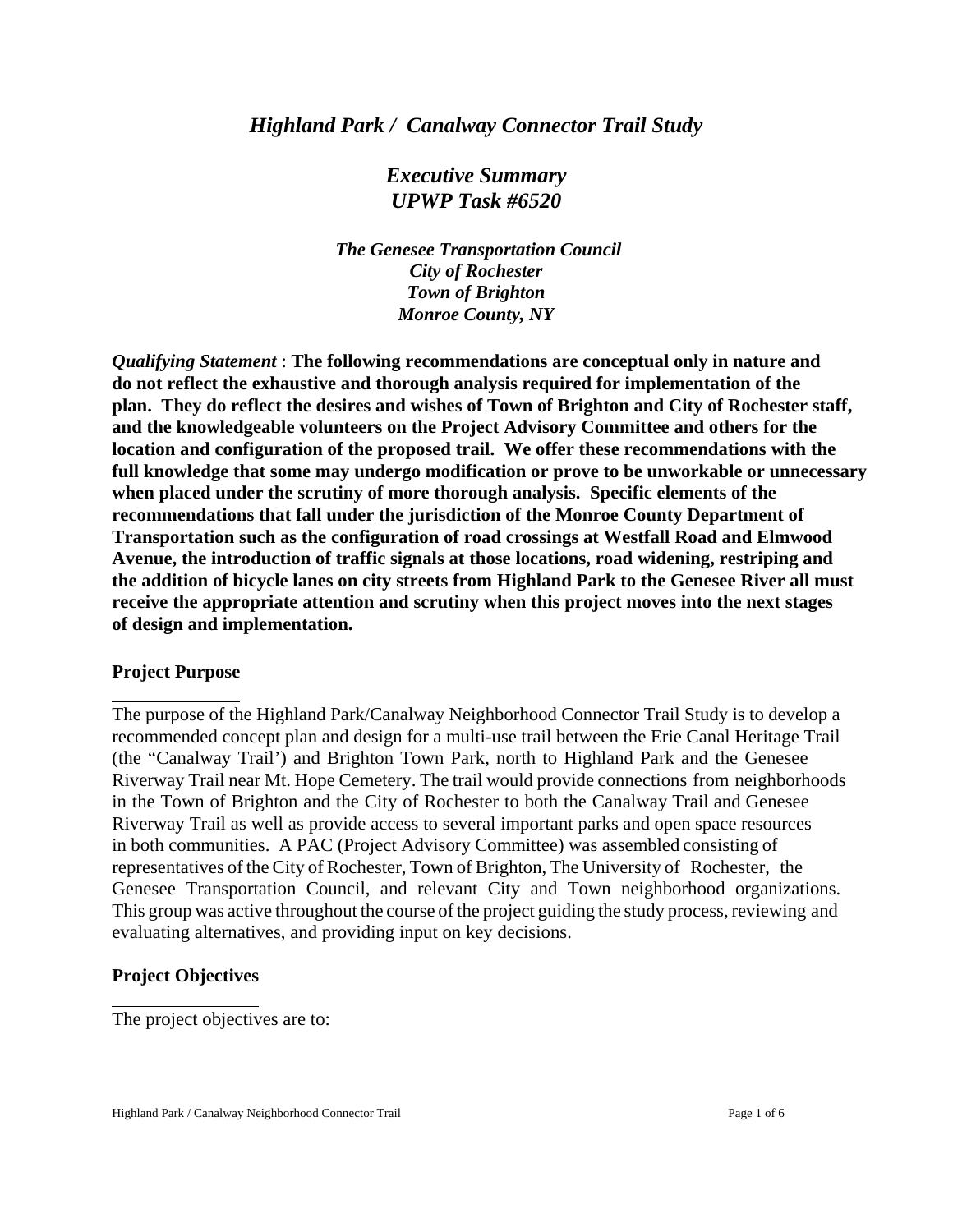- Develop an understanding of the function and likely users of the proposed trail;
- Explore alternative locations for the trail;
- Select a recommended trail route:
- Produce a concept design and cost estimate for the recommended trail, and
- Develop an implementation plan that identifies issues involved in implementing the trail, such as land ownership, at-grade crossings, wetland mitigation, and project funding.

The trail design needs to satisfy two interrelated objectives, first as a transportation facility and second as a recreational facility. It is expected that pedestrians (walking and jogging), in-line skaters, bicyclists, skateboarders, and non-motorized scooter riders will be using the trail and are accounted for in the overall design philosophy.

# **Background**

The construction of a Connector Trail linking the Canal to Highland Park to the Genesee River has been discussed for several years now by the various concerned parties in the Town of Brighton and the City of Rochester. It was identified in the Town of Brighton 2000 Comprehensive Plan, Open Space and Recreation Plan as a route and has been reinforced by Town planning guidance related to the development of St. John's Meadows, the proposed 'Mansions at Brighton' development, and Brighton Meadows Office Park. The City of Rochester is interested in developing this connection as part of its Genesee Riverway Trail corridor. The Genesee Transportation Council has also listed it as a priority project in its Regional Trails Initiative - Phase I Action Plan (completed in 2002).

### **Project Location**

A **Project Map** illustrating the route of the proposed connector trail in relation to the Town of Brighton and the City or Rochester is shown in **Figure 1**.

### **Recommendations**

The proposed Trail route utilizes both public and private lands, including existing streets that will require signing and other upgrades. As the Trail continues north and westward, the proposed route follows existing city streets including Goodman Street, Highland Avenue, South Avenue, Robinson Drive, Mt. Hope Avenue, and McLean Street. Adjacent land uses along the proposed project route, which includes residential, office, and institutional developments and zoned lands, were explored for recommendations for potential trail linkages.

The project would involve two road crossings between the Erie Canal and Highland Park - Westfall Road and Elmwood Avenue. A Traffic Report has been prepared as part of the study that addresses the road crossings and the use of city streets and intersections for the on-street portion of the trail route. Suggestions are included for reconfiguration, re-striping, signage, and other improvements to make those areas safer for the trail users.